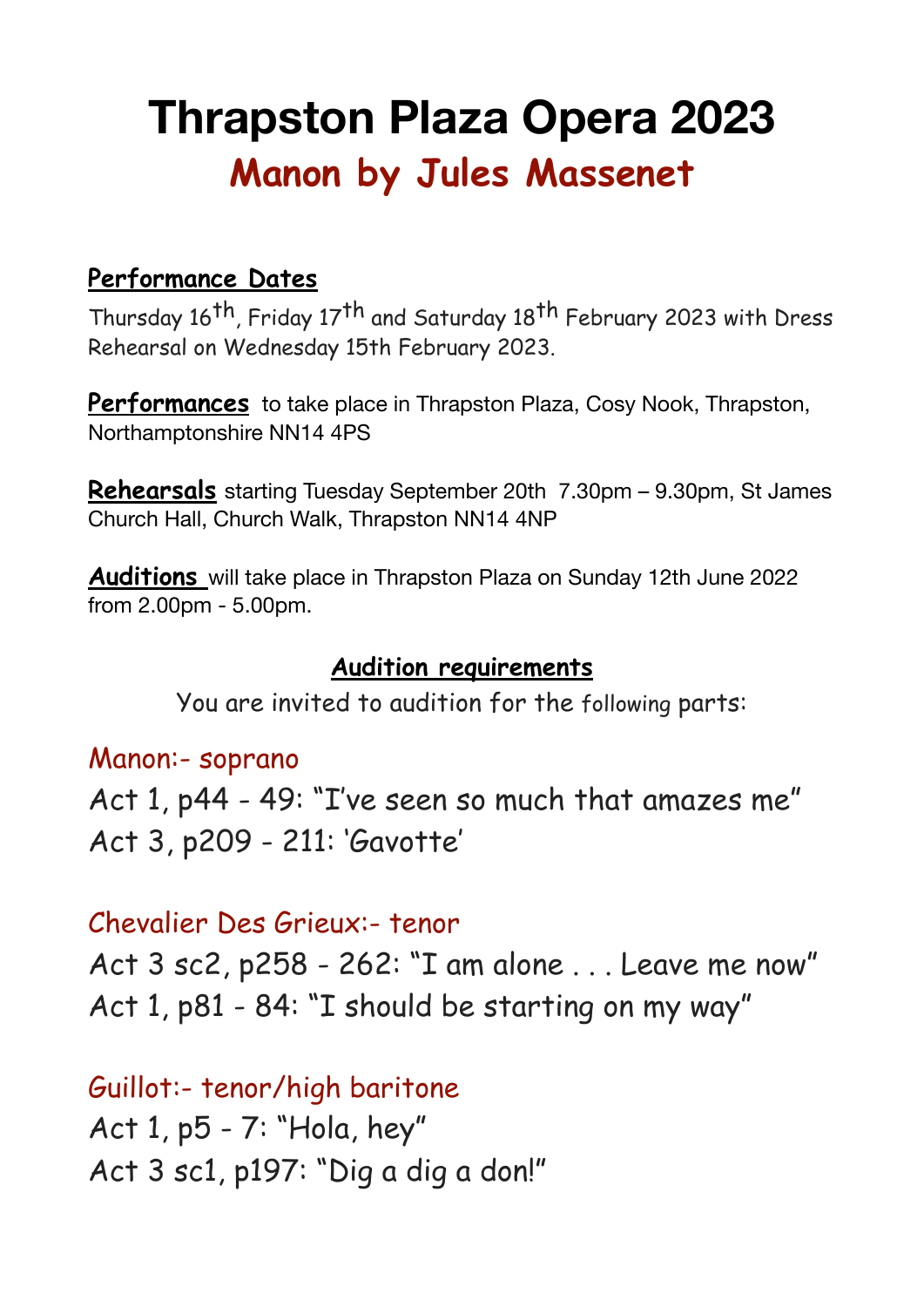## Count Des Grieux:- bass

Act 3 sc1, p224 - 228: (Piu lento) "You are asking more than I can tell you" (excerpts of duet with Manon)

Act 4, p340 - 341: "Oh my son" (plus optional extension into ensemble to p345)

# Lescaut:- baritone

Act 1, p27 - 30: "Is this the Inn" Act 1, p70 - 74 (top line) "Look me in the eye" Optional extra or alternative: Act 2, p137 - 139: "For men like us" (Duet with Bretigny)

## Bretigny:- baritone

Act 3 sc1, p215 - 216: "But when you go away" Act 2, p137 -139: "For men like us" (Duet with Lescaut)

## Pousette:- soprano

Act 1, p8 - 13: "The devil take him" (Ensemble) Act 1, p62 - 64: "Come away Guillot" Act 3 sc1, p179 - 183: "What a charming place"